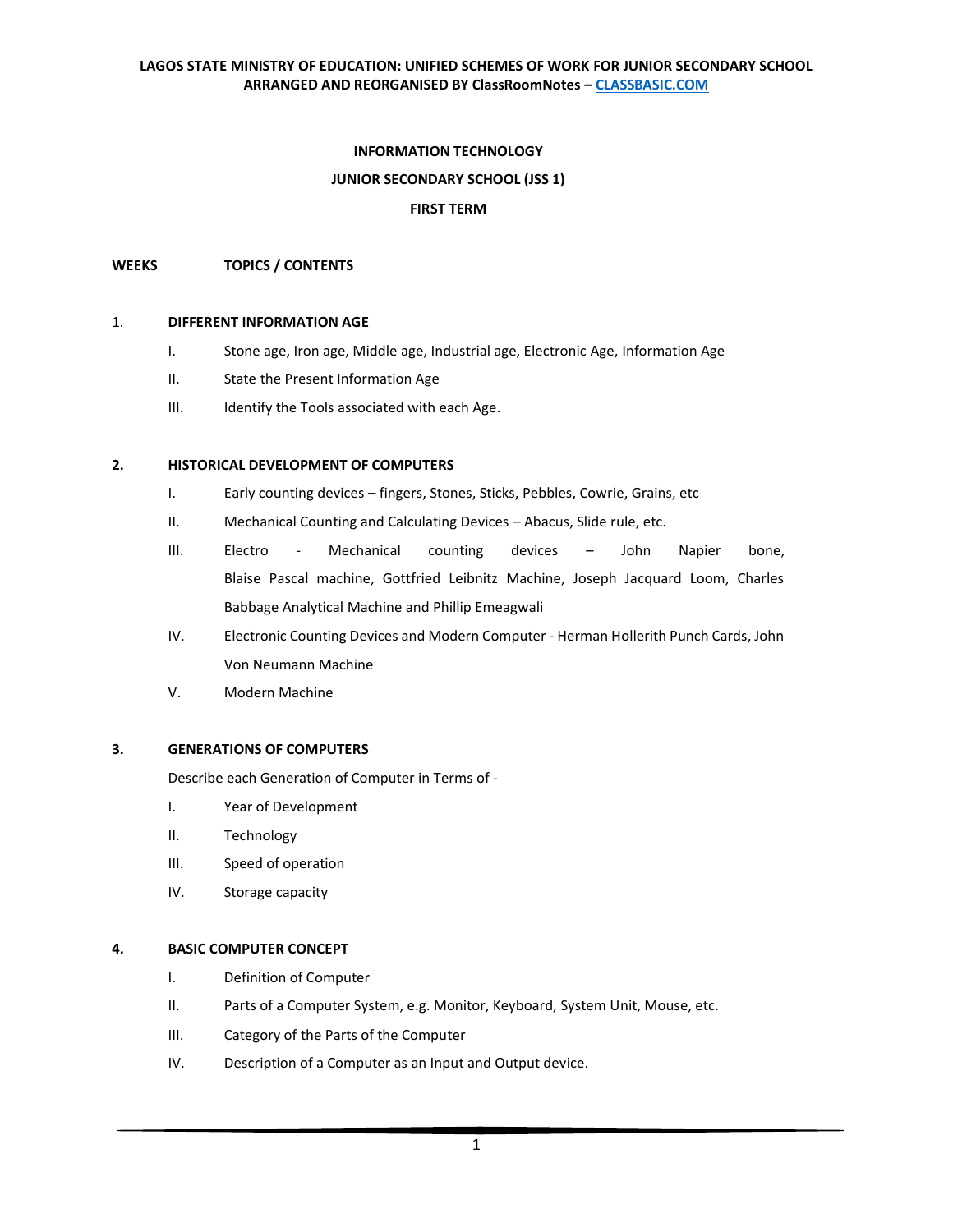### **5. DATA AND INFORMATION**

- I. Meaning, Sources and examples of data and information
- II. Qualities of a good information Accurate, Comprehensive,
- III. Meaningful, Relevant, Timely, Suitable etc.

### **6. INFORMATION TRANSMISSION**

- I. Meaning of information transmission
- II. Ancient methods of transmitting information Oral, Fire lighting, Whistling, Beating drums, Town crying, Drawing diagrams, Making representations.
- III. Modern methods of transmitting information GSM, Radio, Television, Computer, etc

# **7. INFORMATION EVOLUTION AND COMMUNICATION TECHNOLOGY (**ICT)

- I. Electronic (Define Electronic Devices with Examples)
- II. Non Electronic (Define Non Electronic Devices with Examples)
- III. Mode of Receiving Information
- Audio, e.g. Radio, GSM, etc.
- Video, e.g. Pictures, Charts, etc.
- Audio Visual e.g. Television, Monitor, etc.

### **8. [ICT APPLICATION IN EVERYDAY LIFE](https://classbasic.com/2020/02/23/plan-lesson-note-ict-application-in-everyday-life-basic-7-jss-1/)**

I. Definition and Meaning of I C T

II. Uses of ICT

- Communication
- Timing and Control
- Information processing and management etc.

III. ICT and the Society

**9.**

**10. REVISION**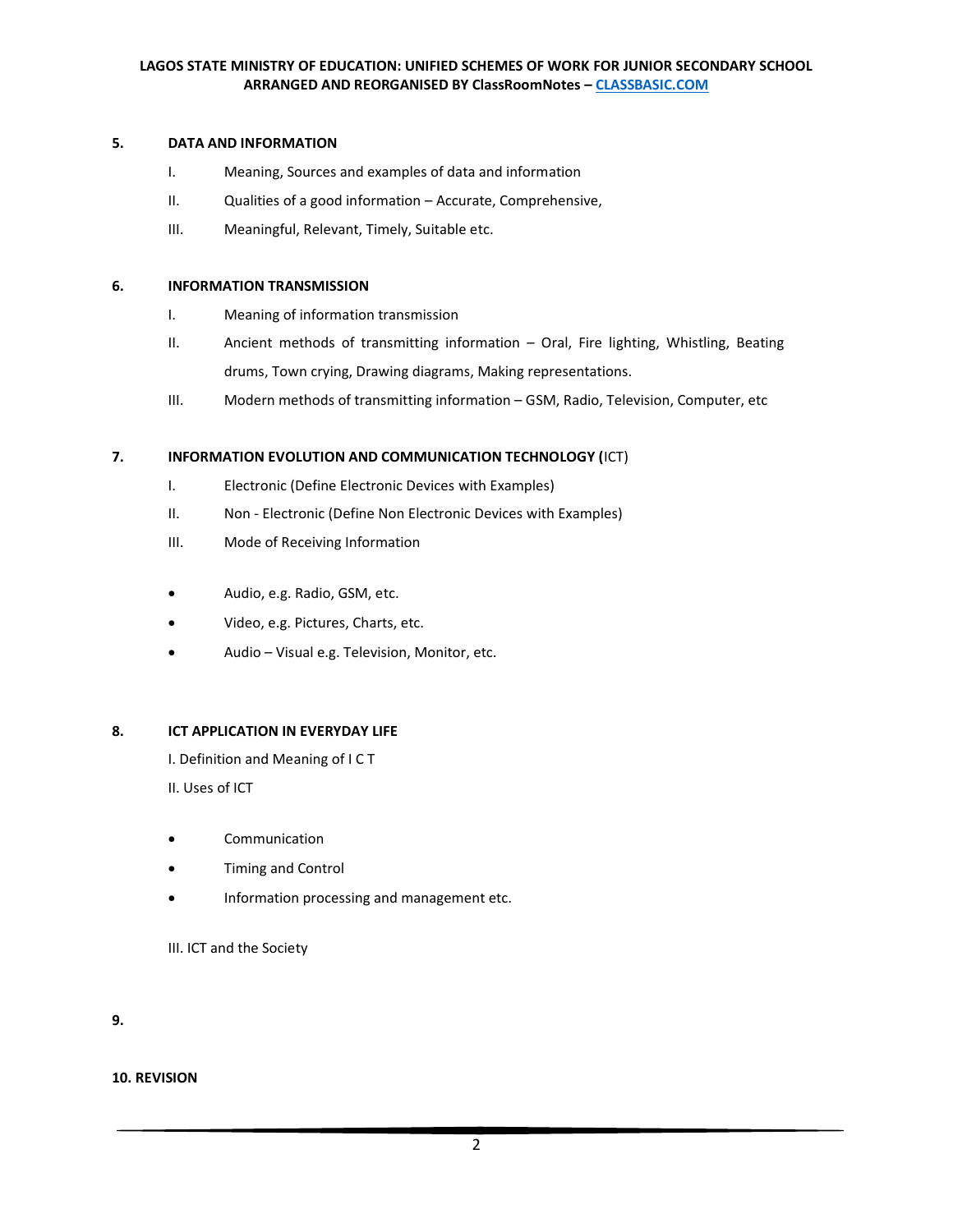# **11. | 13. REVISION AND EXAMINATION**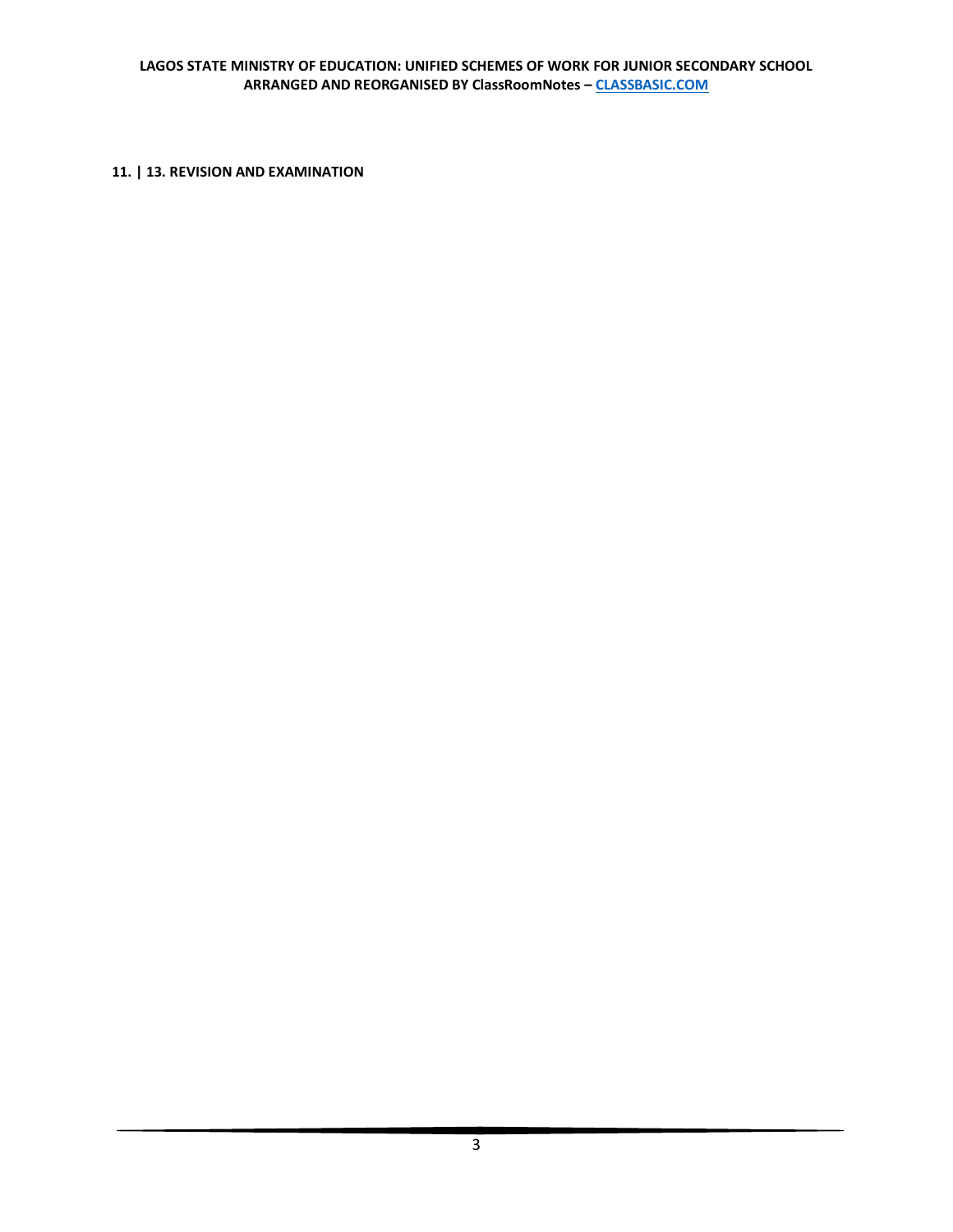# **INFORMATION TECHNOLOGY JUNIOR SECONDARY SCHOOL (JSS 1) SECOND TERM**

### **WEEKS TOPICS/CONTENTS**

### **1. REVISION ON INTRODUCTION TO THE COMPUTER MONITOR**

- I. Definition of computer monitor
- II. Description of a monitor as an output device
- III. Types of Monitor Monochrome and Color Monitor (Define them).
- IV. Identify the Prompt and Cursor

### **2. THE SYSTEM UNIT**

- I. Internal features of the system unit and uses:
	- CPU and Its Components (CU, ALU and MM) Define the Central Processing Unit (CPU) and List the Functions of Control Unit, Arithmetic and Logic Unit (ALU), Main Memory (MM)
	- Motherboard, Power Supply, Cooling Fan, etc.
- II. External Features of the System Unit and Uses
	- List and Explain Functions of Some External Features
	- The power button, The reset button, The drives, The ports etc

### **3. COMPUTER ETHICS**

- I. Definition of Computer Ethics
- II. Computer Room Management Ethics Maintaining Dust Free Environment, Appropriate Ventilation, Appropriate Lighting System, etc.
- III. Laboratory rules and regulations Arrange chairs and tables in a Comfortable manner, arrange the computers and their peripherals in an orderly manner, etc.
	- IV. Observe Computer Room Rules and Regulations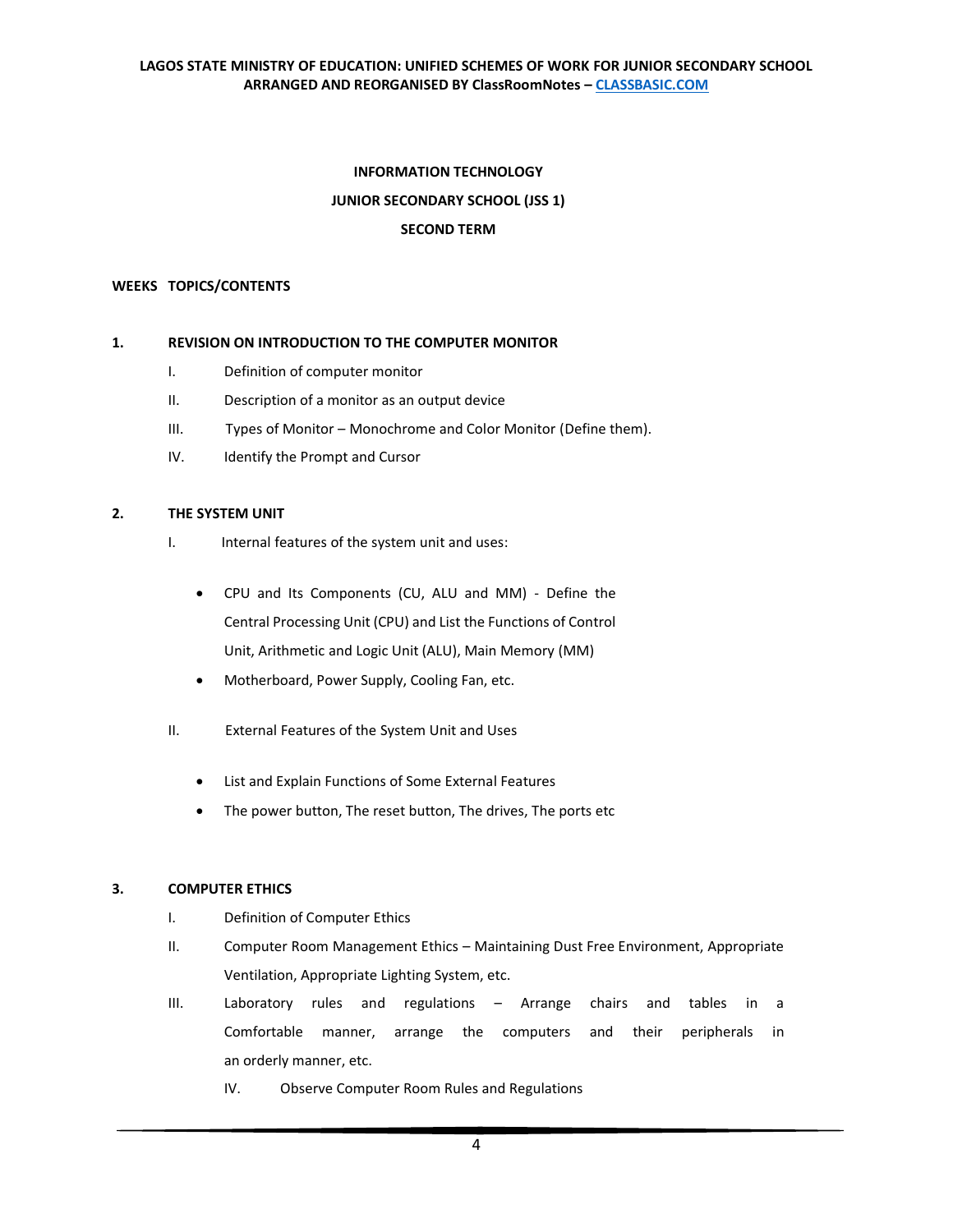# **4. WORD PROCESSING I**

- I. Definition of Word Processing
- II. Definition of Word Processor
- III. Uses of Word Processor
- IV. Examples of Word Processor
- V. Loading and Exiting Word Processor

# **5. WORD PROCESSING II**

- I. Creating
- II. Loading and Exiting Word Processor
- III. Creating, Saving and Retrieving Files

# **6. DATA PROCESSING**

- I. Definition
- II. Data Processing Cycle
- III. Stages of Data Processing Data Gathering, Input Collection, Input Stage

# **7. | 8. FEATURES OF A COMPUTER**

State the Features of a Computer that makes it an Excellent Tool for Data -

- I. Accuracy
- II. Speed
- III. Storage, etc

### **9. THE KEYBOARD AND ITS SECTIONS**

- I. Definition of keyboard
- II. Types of keyboard Standard and Enhanced keyboard

### **10. SECTIONS OF THE KEYBOARD**

List the sections of the keyboard

# **11. | 12. REVISION AN[D EXAMINATION](https://classbasic.com/2020/03/22/second-term-examination-computer-studies-ict-basic-7-jss-1-clicksamplenote-certkingdompdf/)**

### **INFORMATION TECHNOLOGY**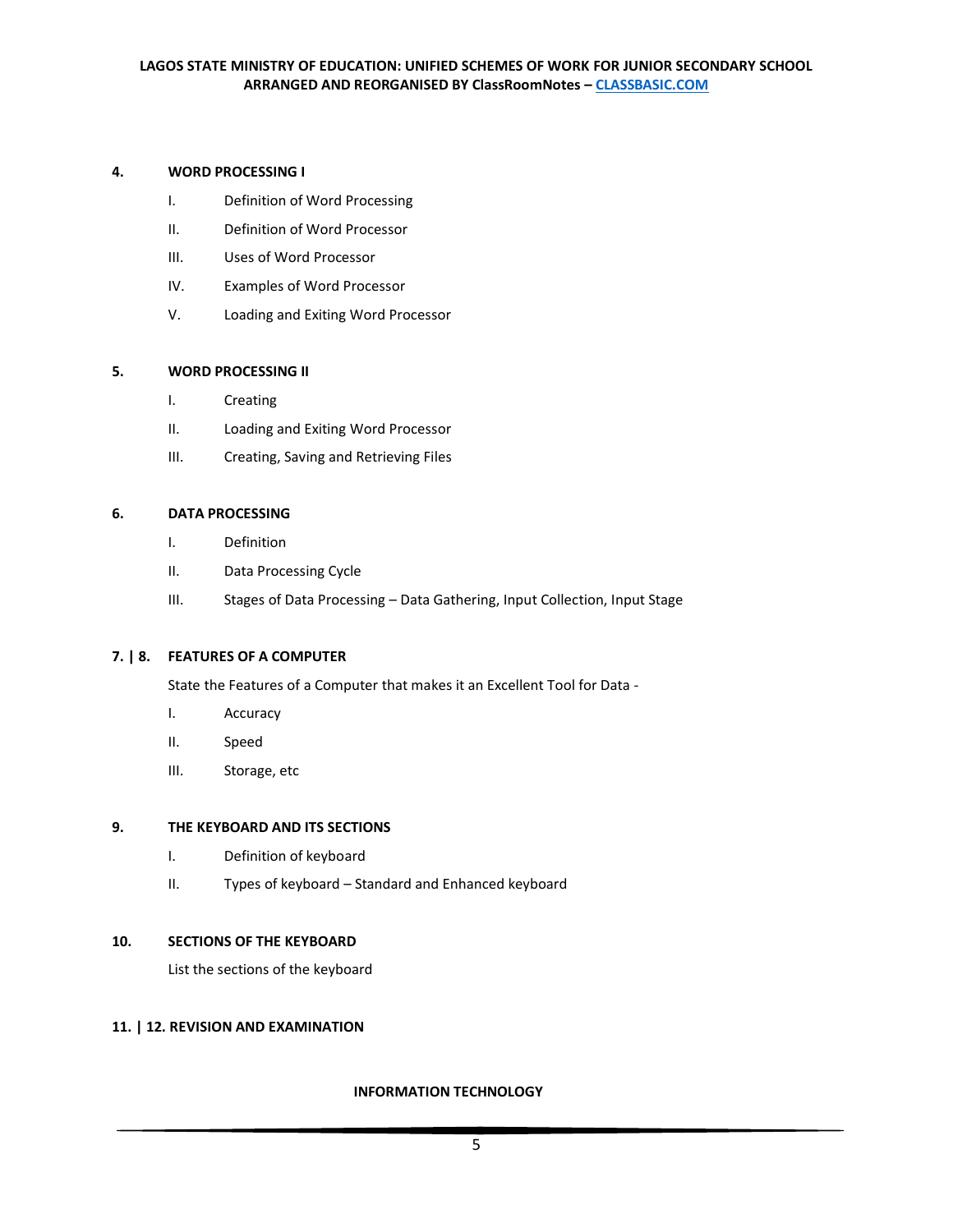### **LAGOS STATE MINISTRY OF EDUCATION: UNIFIED SCHEMES OF WORK FOR JUNIOR SECONDARY SCHOOL ARRANGED AND REORGANISED BY ClassRoomNotes – [CLASSBASIC.COM](http://classbasic.com/)**

### **JUNIOR SECONDARY SCHOOL (JSS 1)**

# **SECOND TERM**

### **WEEKS/TOPICS/CONTENTS**

### **1. REVISION ON DEFINITION OF COMPUTER PROCESSING**

List it relative uses on the society

### **2. IMPORTANCE OF COMPUTER AS A TOOL FOR PROCESSING DATA**

- I. Increase Accuracy
- II. Efficient Storage Facility
- III. Fast Access to Information
- IV. Handles Repetitive Task

### **3. THE DEVICE**

- I. Define the Term Device
- II. Classes of device (List and Explain the Classes of Device)
- Mechanical Device
- Electrical Device
- Electronic Device

### **4. TYPES OF COMPUTER**

- I. Definition of digital computer and examples
- II. Definition of Analog computer and examples
- III. Definition of Hybrid computer and examples

### **5. USES AND APPLICATIONS OF COMPUTER**

Uses of Computer in - Schools, Hospitals, Government offices, Banks, etc.

### **6. ADVANTAGES AND DISADVANTAGES OF COMPUTER**

- I. State the Advantages of Computer
- II. Mention the Disadvantages of Computer